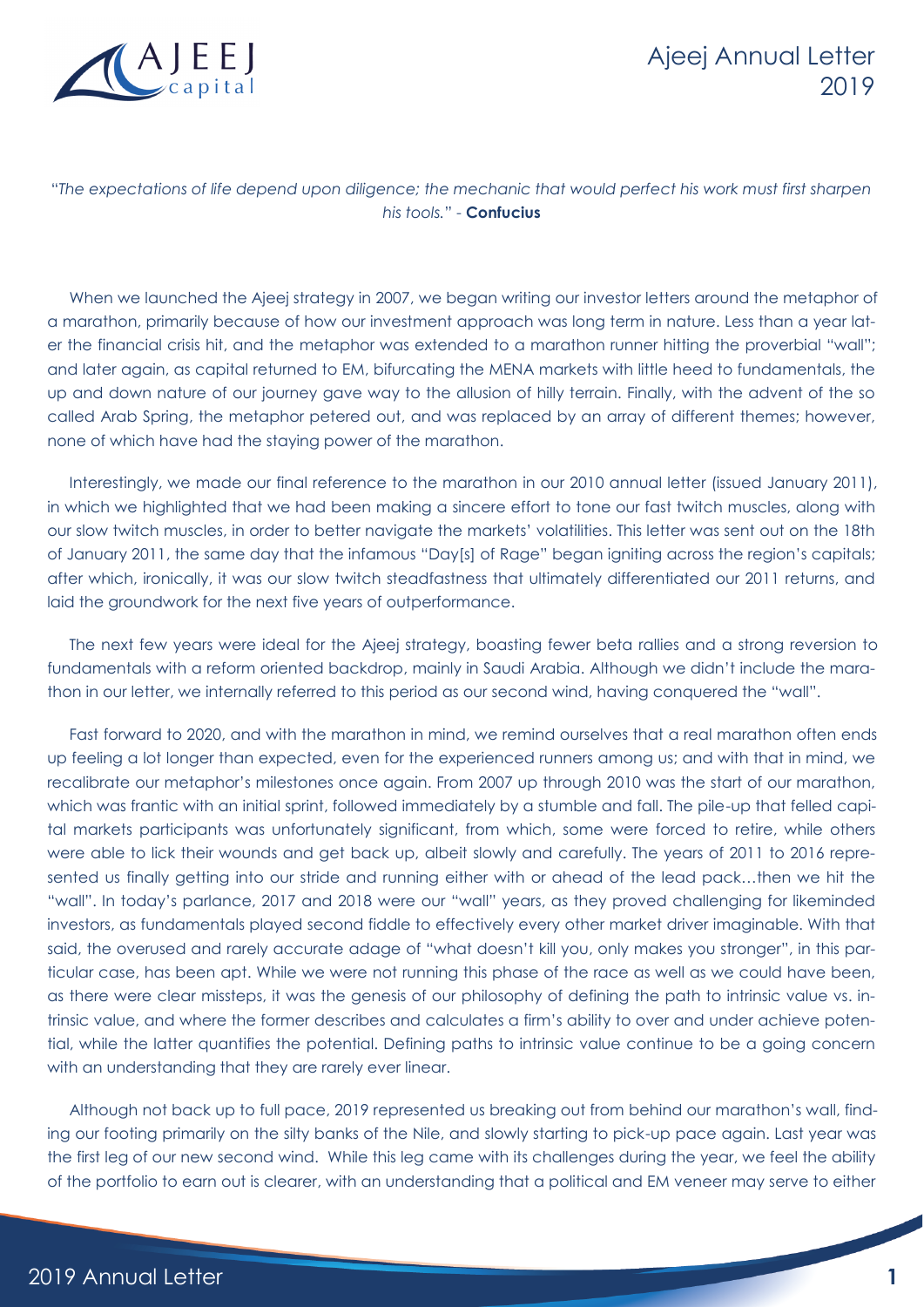

expedite or supress potential. These factors are not in our control; however, we view the upside of the portfolio very positively despite them.

Thankfully, our 2019 momentum has persisted, supplementing the conviction in our strategy and current portfolio (which is itself the highest it's been in over 5 years), as the start of 2020 has come with its own unique set of challenges. However, we will delve into those in our next letter, after they've played out a little more. For now, we want to take the opportunity to give a little colour as to where we see our 2020 journey taking us.

First, we start with the Egyptian section of the race. We have repeatedly said that the region's most populated country plays host to one of the greatest potential investment opportunity earn outs of any market in the world today. We still believe that vehemently. However, realisation of the market's potential has fallen victim to the dynamics of global investor flows and depressed local risk appetite in the latter half of 2019. Few would disagree that the macro picture is strong; after all, tourist numbers are back up to historical highs, FDIs are at record levels, inflation is down to nearly 7% (this is very impressive for Egypt, where inflation – in a good year – historically has fallen between 8% and 12%), domestic energy production is going through a renaissance, the currency has appreciated 25% since its devaluation at the end of 2016 and the list goes on. The last point, namely devaluation, has been a double edged sword (again we've mentioned this before, but it is worth repeating). The USD:EGP rate moving from 5.5 to 20 via step function resulted in the culling of Egypt's EM benchmark representation. This has been further exacerbated by China's ballooning presence in the EM index, along with the delisting of several blue-chip names; all of which are largely post '08 developments. So it stands to reason, that the intersection of sound fundamentals with sustained capital market headwinds, has presented us with an Egyptian investable universe which offers P/E multiples in the high single digits coupled with 5 year earnings CAGRs in the 20% to 30% range on average. Generally though, the Egyptian earn out has been more nuanced than originally expected as the fundamental primers to attract capital, upon cementing its macro primers with the IMF, leave us on a tight rope balancing between monetary easing and foreign reserve management. The imperative of the demand function of sticky flows was predicated on an improved and cohesive directive to encourage and promote business through lower rates to catalyse a capex cycle across multiple industries. In spite of this, our exposure continues to be high as we believe that despite a well cemented path to cultivate growth, the growth (vis-à-vis the potential) will be supportive of the underlying value in the market.

Historically, Saudi Arabia has been the most attractive market for the AMF, and usually has boasted half or more of the fund's exposure since its inception, making our 2019 underweight all the more significant. While we currently view our under allocation to the market as temporary, it is clear that valuations continue to be over-stretched, which is due to effectively the inverse of the dynamics playing out in Egypt; namely that the "flow trade", due to the MSCI inclusion and Aramco IPO, have propped the market, while fundamentally the economy continues to be strained by painful reform. Notably, the interplay of both the Saudi firm and household reaching a new equilibrium has taken its toll on the private sector and led to malaise in the broader economy. With chronic over capacity leading to little plough back of capital into the economy, a pervasive negative mind-set by both firm and household has taken effect. However, during the latter half of 2019, we witnessed a positive shift in household attitudes, with the liberalisation of social trends and the lifting of the proverbial veil on a more inclusive and egalitarian social structure. With that being said, while the uplift in household morale has been successful, manifesting in an increased share of leisure domestically, it has done little to change the firm behaviour in the short term. The only real growth sector in Saudi Arabia has been in the entertainment industry, which at this juncture, is largely being led by the public sector. Although this makes sense at this stage, given the front ended loss leadership approach in pursuit of a social tipping point, it is imperative to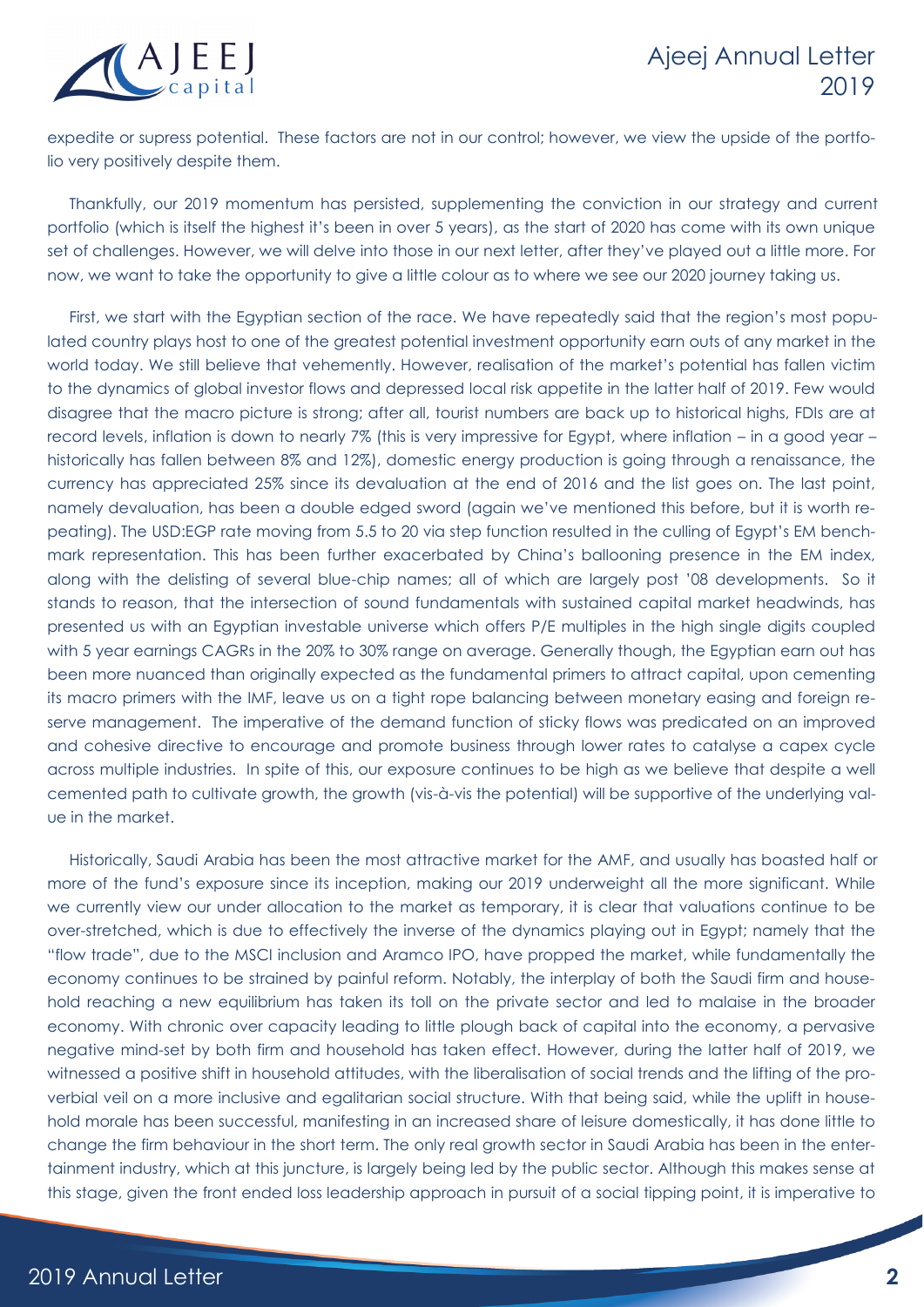

pass the baton to the private sector as the country moves forward. For years we have been commenting on the untapped potential of religious tourism, where capturing a share-of-wallet of point-to-point religious pilgrims was never given any priority. However, the decisive, and often bold, directives of the current leadership have expedited the industry's reformation by providing a solid framework by which to capture religious tourism extensions and broader tourism. It will take a while to be able to fully ensure all nationalities have "full access" with a standard tourist visa; however, the means of executing broader visas on demand for 49 nationalities was exemplary. On the flipside, while the financial position of companies are likely at their lows and primed to improve, it is unclear whether potential future growth will cascade to the various industries in the short term. It is, however, quite clear that frameworks and regulations have improved across many industries, and while the capacity for broad-based growth is vague, it is important that most negative trends are behind us. Notably, we are starting to see defensive industries, like healthcare and education, manifest strong foundations; and these will be important sectors in which we will likely be reallocating to in the coming period as we see the fruits of the strategy ripen.

The UAE market is perhaps the most valuable today and the most expensive tomorrow. The nature of the distressed valuations reflect the true fragility of the economy at large. Unfortunately, three factors have added to this fragility of the market over the past 3 years. Firstly, the UAE historically benefitted largely from over regulation in developed markets serving as an oasis to many industries. However, in the last 18 months this point of differentiation has diminished as regulation and enforcement have become global. Therefore, the flow of liquidity and impetus to create white collar job formation has declined dramatically. Secondly the Qatari boycott and misconception of ring-fencing across the GCC has affected the branding of Dubai and the broader UAE as the Switzerland of the Middle East. Thirdly the thesis of a white collar hub for regional HQs has not played out well do to anaemic growth in the surrounding economies given the non-competitive cost structures for organizations to maintain such a base in broader soft markets. While the expo 2020 is positive in terms of brand awareness, the broader concern for many is to see what happens afterward. However, history has shown us that when it comes to the leadership and vision, major changes will take place over this period to once again spur the growth trajectory of this economy. Whilst we have become accustomed to deeper boom and bust cycles given the transient resident base, it is imperative that they address this issue and capture brain drain from the region to once again become a leading hub. It is easy to be sceptical of the UAE during soft cycles, however when we look at urban development holistically it is truly unparalleled amongst its peers. It is our hope we see bold initiatives to support the excess capacity of many sectors. We have a large exposure to the UAE, however this is not weighted to the Achilles' heel of the economy. Our banking exposure is predicated on asset quality where we believe the valuations more than compensate for the risk factors for our specific exposures. As for our exposure albeit small in real estate, the deep value is factoring a very negative scenario which we do not subscribe to.

We aspire to improve our returns significantly and feel the deep value of the portfolio will harvest over 2020 and 2021. Our frameworks associated with improving our ability to better capture the path to intrinsic value is a perpetual process , where we view the utilisation of our improved ESG framework as an important pillar amongst others. It may seem ironic given our exposure to NMC, however we address this point later along with articulating our ESG strategy in more detail.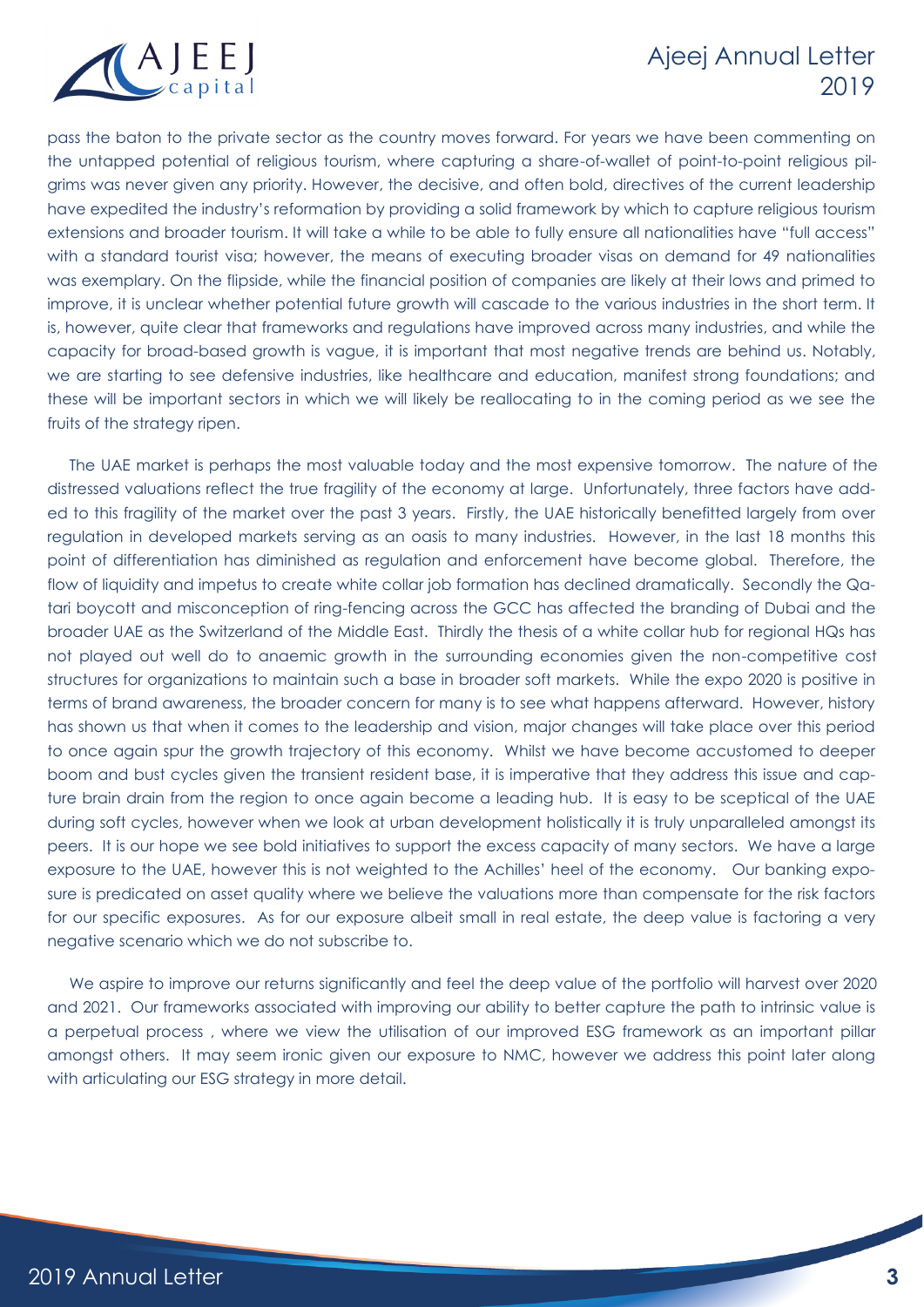

#### **NMC**

As investors in NMC since 2012, the wild ride the stock experienced in 2019 (and certainly into the opening months of 2020) was dualistically Greek and tragic, both in the sense that it was a Greek tragedy, and in the sense that the accusations levelled by Muddy Waters, our own modern day Diogenes, were 'all Greek to us' because so many of them seemed nonsensical. Notably, while we have been intimate with the company since 2012, we have not, for better or worse, been invested through all the cycles. Our knowledge of the fundamentals and the company give us a comfort on the health care operations and the fundamental value drivers. However, we are now faced with a debate of whether horse or a jockey is more important in the underlying success. In short, the behaviour of the shareholders and top executive management, driven largely by ego and fuelled by the success of the company between 2015-2018, emboldened them to shift their attention to outright hazardous investing and structuring while using the stock as currency. Unfortunately, this manifested in the belief that the Midas touch was infinite. How very sad that they did not take lessons from this particular Greek tragedy! While the malfeasance per se is largely left to personal shareholders' decisions and to those of (to our understanding) a few figures of senior management, the imbalance created pressure on the stock and derailed credibility of founders' judgement and shed doubt on any previous foundational success on NMC asset. Needless to say, we believe the underlying healthcare asset is attractive and our current focus and vigour is drawn to the potential of the horse itself and being able to realise its potential in the future, but the horse is increasingly hobbled by apparent off balance sheet liabilities generated without board knowledge and by frightening hints that cash within NMC was used to benefit related party entities.

We are confident that NMC is an excellent healthcare operator, and one that has over time built upon two traditional businesses (hospitals and pharmaceutical distribution) by adding complementary businesses in long term care, home care, IVF, and cosmetics. NMC's journey over the past 40 years has featured many highs and lows, but its journey as a listed company was one high after another from 2014 onwards. Like any complex entity, NMC has its weaknesses and faults, primarily in the realms of governance and related party transactions. These are characteristics of many companies in the region, given their genesis as family businesses, and NMC is not unique, but the size of the faults seem to have grown with the company's market cap and acquisitions rather than shrinking in relative size to the business.

We and many other investors (if you will, a chorus to continue the Greek metaphor) have continually voiced criticism of the change in some of the company's management team and compensation policies since 2017; this in part led to our decision to exit our positions in NMC in 2018, as these issues went unresolved and the stock reached historic highs. A key further critique we made to NMC (and one that was subsequently backed up by detailed disclosure on profitability of certain acquisitions), is that 2017/18 acquisitions were not as high-ROIC and cash generative as those from 2014-16. The clear uptrend in acquisition multiples and downtrend in incremental bottom line from later stage acquisitions was of great concern to us, as it demonstrated the incentive problem with a management incentivised on EBITDA rather than the bottom line (which more closely reflected the finance and capital costs of certain acquisitions).

In early 2019, we held numerous (at certain points weekly!) meetings with NMC senior management team, as following its 2H 2018 stock price decline we began to look at rebuilding our position in the company. Our near continuous interaction with the management, both around compensation and related party transactions, as well as a commitment to reduce acquisition activity and work on raising the contribution profile from existing acquisitions, gave us comfort; which may in hindsight be cold comfort given the recent removal of several key management figures. Moreover, our extensive discussions on the growth outlook for the business in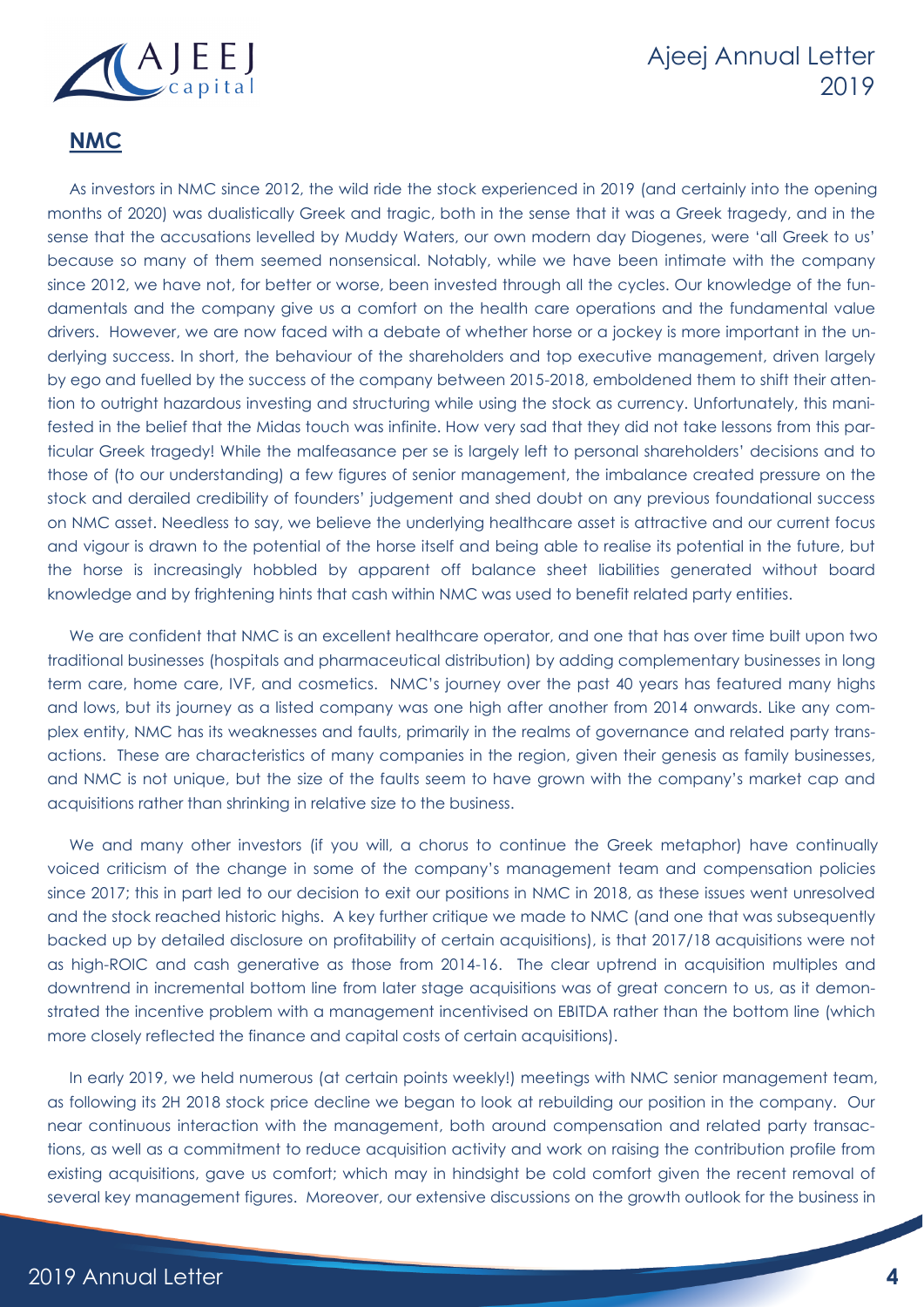

the UAE and Saudi renewed our confidence in the team's ability to steer NMC into its next phase of growth, with a clear commitment to improving disclosure and restructuring compensation. With these assurances and continued operational strength, we began to slowly rebuild our position in the company.

The fundamental tenets underlying the rebuild of our position were that NMC over the next decade would continue to generate significant cash flow from its legacy hospital and distribution businesses, while there was (and remains) a strong possibility to spin out or otherwise realise value in its IVF / fertility business. Moreover, we continue to see significant scope and scale possibilities in the cosmetics business as well as in the development of NMC's Saudi operations, particularly in the areas of long-term care and certain specialties that are underserved in Saudi, such as maternity and paediatrics, among others. Ultimately NMC has built a unique and highly valuable large-scale company in a region where such large-scale companies are rare outside of government related entities. The company serves an incredibly broad swath of the UAE population (with around 10% market share countrywide in hospital care) across numerous services.

Despite our renewed view of the ultimate value and profitability of NMC, we have proceeded cautiously due to the volatility the stock experienced in 2018-19, at least in part due to the transactions of its 2 largest shareholders who pledged significant portions of their shares to fund their other businesses. While these transactions attracted little attention as the stock appreciated through 2017 and early 2018, increased scrutiny and opportunistic short seller behaviour were major contributors to NMC's volatility. Then, in December 2019, a tsunami of Muddy Water crested over the company; as we write, the water has not yet fully receded, and the damage to NMC's reputation (although not its operations…yet) has been severe.

Unfortunately for NMC, Muddy Water's timing at year end, allowed short sellers (themselves included) to pile in and then clear positions for a tidy profit. Our greatest frustration in reading the Muddy Waters report was that the lion's share of the verbiage related to either inaccurate assumptions or immaterial variables. With that said, and as the tragedy continued to unfold, the accusation levelled against NMC, despite being largely vague and generic in nature, caused enough stress to the stock for real cracks to start appearing, which would have otherwise likely been glossed over.

The tragically 'Greek' part of this saga is the self-harm NMC's main owners / promoters have inflicted on the company, coincident with and prophetically driven by the sneak attack from Muddy Waters, as their share pledging activities have resulted (with NMC's price decline) in a forced sale of the majority of their shares to cover their pledges. This has further rattled the market, despite, again, having little to do with NMC's core operations, as far as we can determine, and everything to do with the overstretched activities of various HNW family offices in the region, whose gluttony for leverage is now crowding out the value of operating businesses.

It is true that NMC provides a level of service breadth and depth, operating efficiency and efficacy, and economic scope and scale that is above par for the region. Corporate governance overhangs are very material, of this we are aware and perturbed; however, if the right measures are taken to purge corruption, perceived or otherwise, it remains our contention that NMC can emerge, as a business, stronger and more deeply committed to governance and transparency. In summary, a protagonist in a Greek tragedy that ends in transformation, where the hero is chastened and humbled, but emerges stronger and wiser.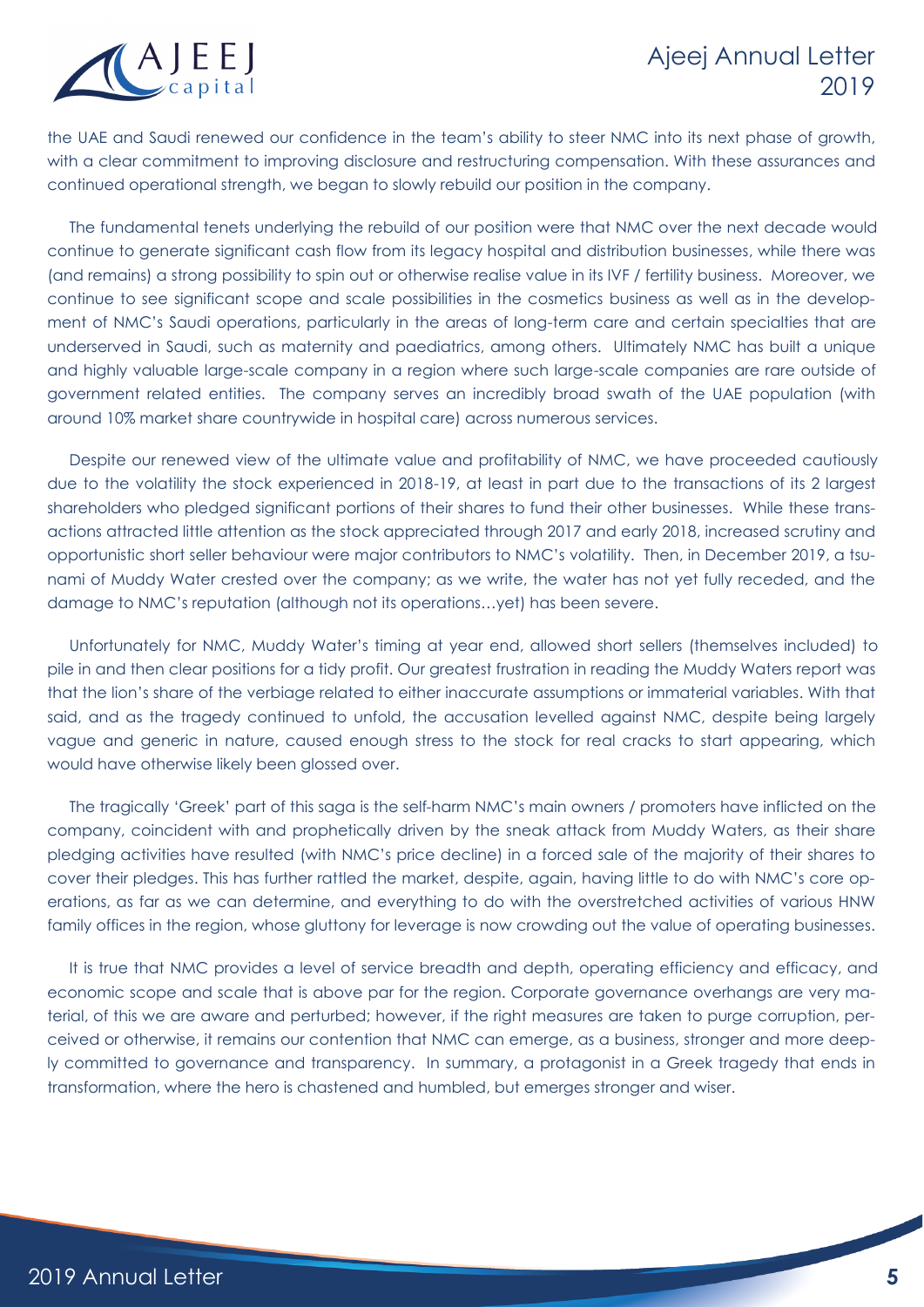

#### **ESG**

Given the saga that we are living first hand with NMC and Muddy Waters, corporate governance is at the forefront of every portfolio discussion we are having these days with a more heightened awareness. So with that in mind, we thought it would be appropriate to highlight to our investors and potential investors what we have been up to recently with regards to our ESG framework and how it is an important part of our DNA.

Five years ago, as part of an annual due diligence for one of our institutional investors there was a question at the end which asked if we were signatories to UNPRI (we are today by the way). We declared that we were not yet, however, we do not invest in tobacco companies and there are no publicly listed weapons manufacturers or gambling companies in MENA. Five years ago that was deemed to be a satisfactory answer, but as with most things "Ajeej", ticking the box isn't part of our standard operating procedure. So we started digging.

Our first step was to speak with anyone who was an ESG expert, knowing full well that expertise in nascent topics is somewhat of a contradictory notion. With that said, we found that the farther north we travelled (basically anywhere beyond the 55th parallel) the more structured our conversations became. The first and most important lesson we learnt was that there was no one-size-fits-all approach, and that we needed to look at it from a perspective that was relevant to Ajeej. Equally as important was the idea that any roll out and implementation of an ESG overlay should complement our existing investment philosophy which has been honed over many years and works relatively well. Finally, responsible investing and ESG implementation does not imply negative screening (it could if we wanted it to, in some cases it does, such as tobacco companies).

So with that in mind, we got to work.

We began analysing ESG aggregators' data sets, and trying to understand how their own standardisation of ranking worked. It quickly became apparent that their own data collection systems relied heavily on automation, which unfortunately (or fortunately in terms of our ability to fill a gap in the market) is not an efficient modus operandi in MENA. With that in mind, we came to conclusion, that as with our own fundamental analysis, we would need to do all our own work on the ESG front in house.

Notably, we had a bit of a head start on the development of a proprietary ESG scorecard, as we had in fact developed our own internal "G" scorecard years earlier. One of the central tenets of our investment philosophy is the ability to build strong conviction in the underlying bottom-up opportunities in our universe, and in turn that ability was driven in large part by our understanding of the governance risk associated with a particular company. From the inception of the strategy, we had always appreciated the importance of analysing shareholder, management and board dynamics, which subsequently led us to build out a structured "dynamics" scorecard which quantified the less tangible parts of the value chain.

Using a framework that was an amalgamation of best practices from global providers and rule writers as well as our own incumbent framework, we developed our own proprietary ESG scorecard which has allowed us to expand on what we have always done in a manner that benefits our investors and the investable universe that we invest in. Broadly, there are two aims of the ESG process - the first is to create a scoring methodology that runs in parallel and complements the fundamentally driven investment process, and effectively guides conviction in the underlying values we produce. The second, is to complement a central ethos of Ajeej, which is to participate in and positively influence the evolution of the MENA capital markets.